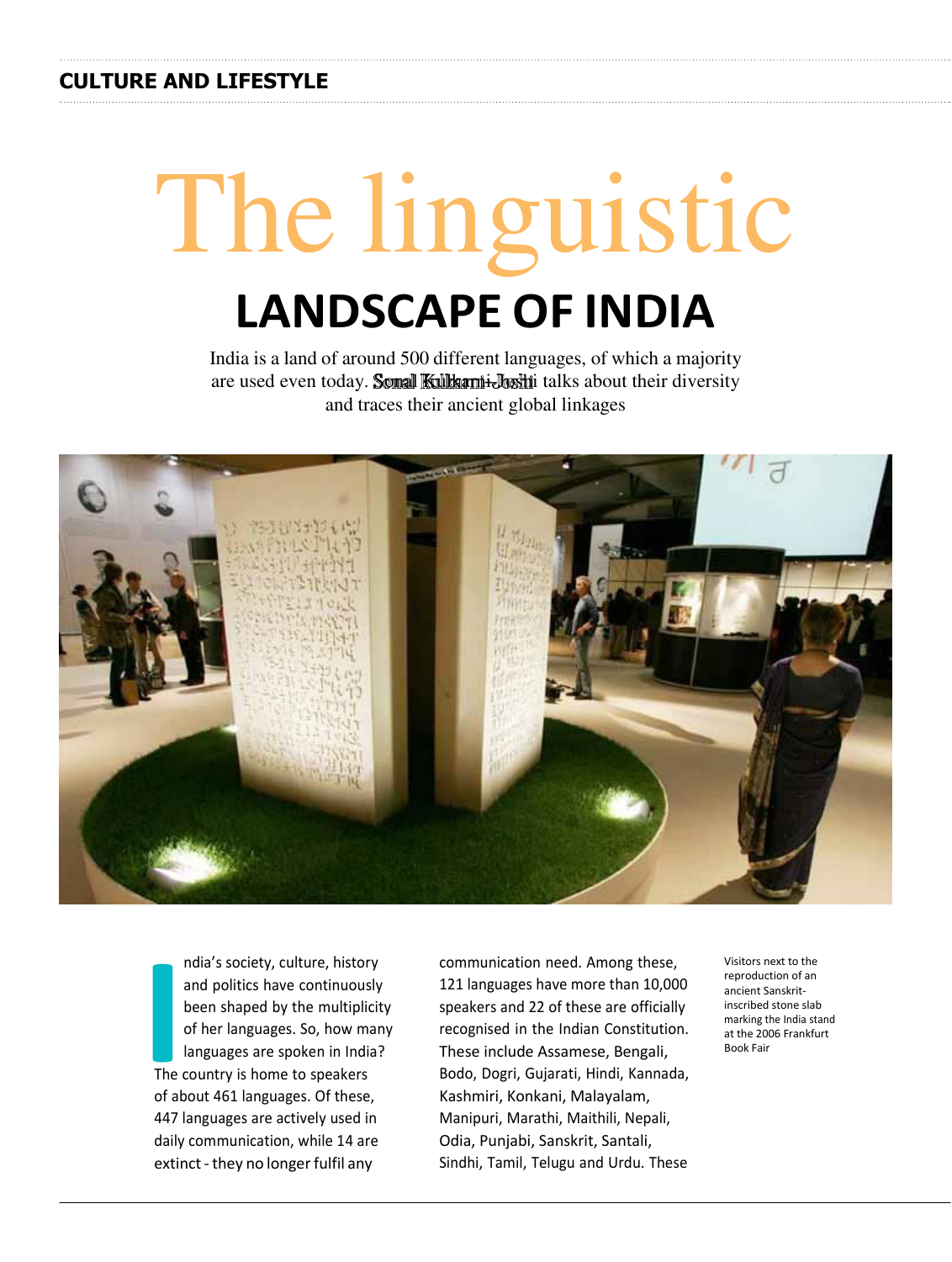are referred to as the 'scheduled languages' and according to the nation-wide census conducted in 2011, 96.72 per cent Indians speak any one of these languages as their mother tongue. Hindi is spoken by a majority of the Indian population (26.6 %), followed by Bangla (7.94 %), Marathi (6.84 %) and Telugu (6.68 %). Of the scheduled languages, Hindi is recognised as the national official language; English is used at the national level as a subsidiary official language. Post-independence, several of India's states followed the linguistic line, making the language

spoken by most number of people its official communication tool: Marathi in Maharashtra, Bangla in West Bengal, Kannada in Karnataka and so on. Hindi and the other scheduled languages are also used as official languages in the states – they are used in regional administration and education. Thus, unlike many monolingual countries that have a single official language (eg Japanese in Japan, French in France and so on), there is no single 'Indian' language.

Enumerating languages in India poses a unique challenge, largely because of the blurred distinction

Palm leaves served as the paper of the ancient world for thousands of years. The manuscripts, that were used until the 19th century often contained jewels of ancient knowledge that are relevant even in contemporary times. Seen here are ancient Tamil manuscripts



**EVERY LANGUAGE HAS ITS OWN SIGNIFICANCE, SANCTITY. INDIA TAKES GREAT PRIDE IN THE FACT THAT TAMIL IS THE MOST ANCIENT OF WORLD LANGUAGES. WE INDIANS ALSO FEEL PROUD THAT FROM VEDIC TIMES TOTHE MODERN DAY, SANSKRIT LANGUAGE HAS PLAYED A STELLAR ROLE IN THE UNIVERSAL SPREAD OF KNOWLEDGE.**

**Narendra Modi** Prime Minister of India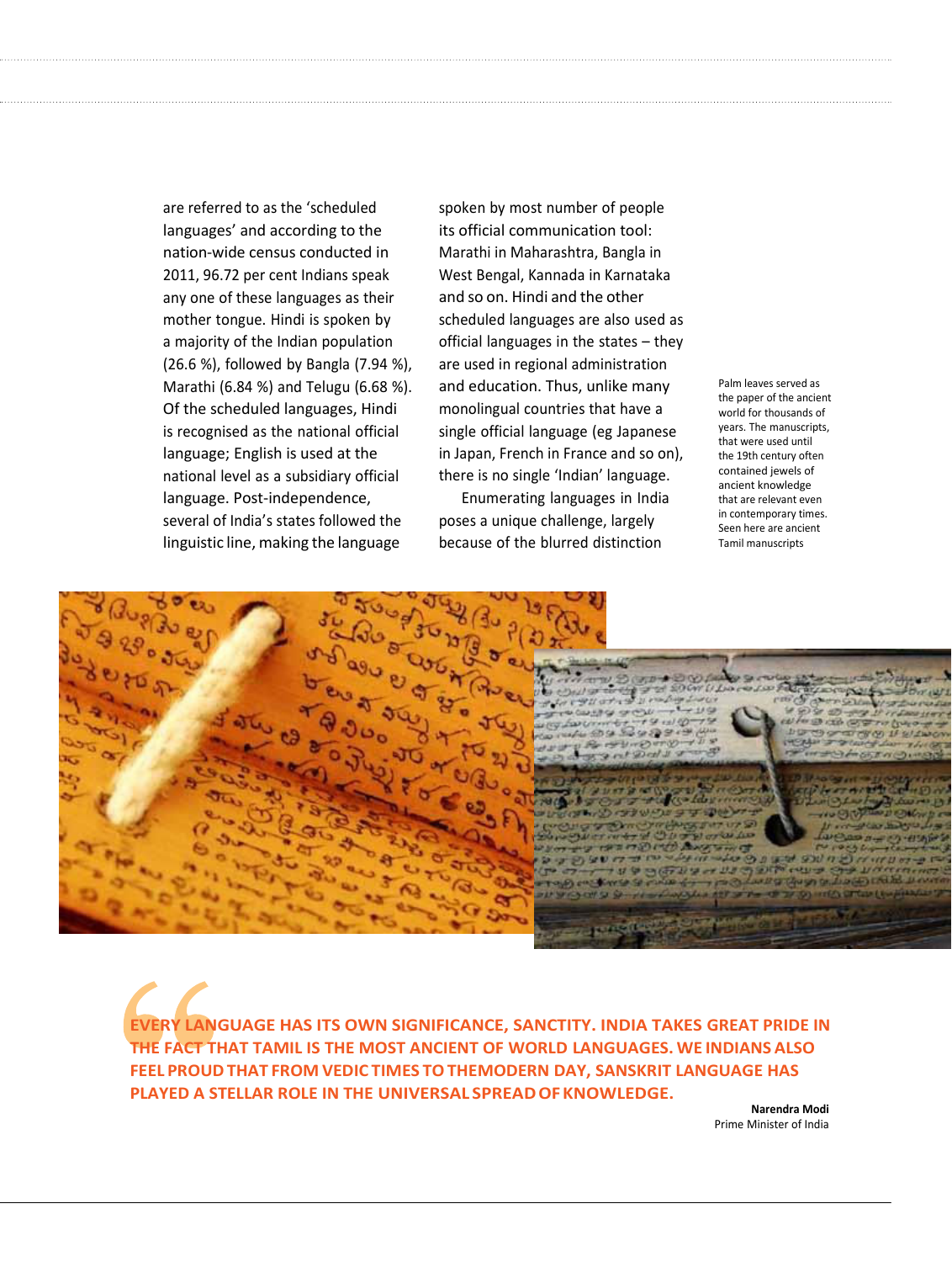between language and dialect. Hindi and Urdu are regarded as separate languages in spite of very strong linguistic similarities between them, as are Marathi and Konkani. The Tangkhul dialects spoken in the state of Manipur are not all mutually intelligible, but the speakers regard these varieties as constituting a single language. According to the census of 2011, 43.6 per cent of the people speak Hindi as their mother tongue – this includes more than 40 dialects of Hindi such as Angika, Awadhi, Bagheli, Bhojpuri,

Braj, Chhattisgarhi and so on. A large segment of Indians use their multilinguality to index multiple identities – local, regional, national and so on. Very often the knowledge of multiple languages is acquired not in school but in multilingual neighbourhoods. For example, a child belonging to a Bengali family living in Mumbai will converse in Bengali at home, speak the local language Marathi with neighbours and friends, and learn English and Hindi in school. This linguistic division is very characteristic of the Indian society.

**Bottom**: Ancient Tamil inscriptions at the Brihadeeshwara temple at Tanjavur. The temple was built during the Chola empire in around 1010 CE

**Inset**: A stone wheel with ancient engravings, carved in the walls of Konark Sun Temple (Odisha, India), believed to built around 13th century CE

Language in India has a complex relation with writing. Not all Indian languages are written, though they have a rich oral tradition built over many years

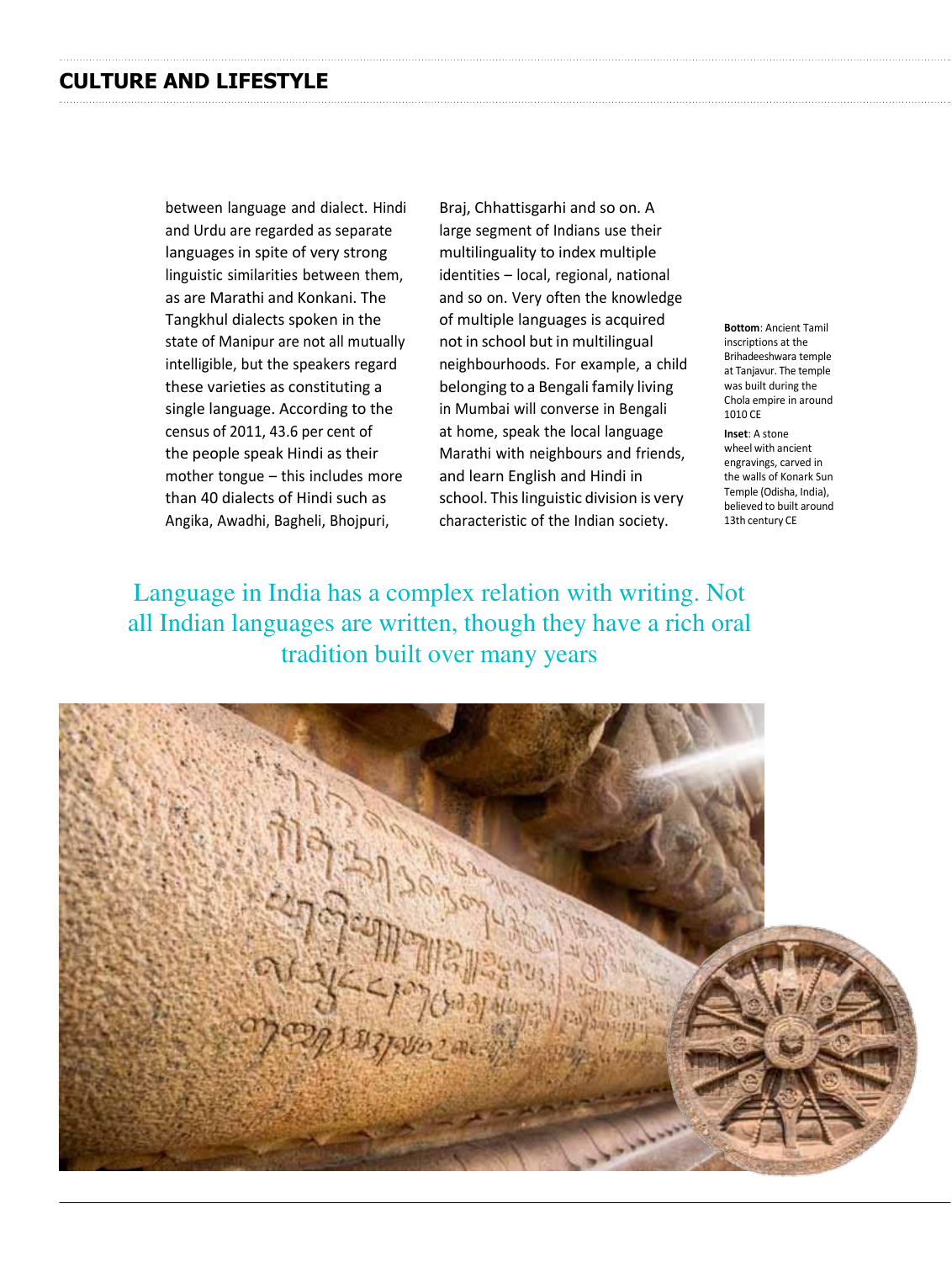

## **THE LAnGUAGE FAMILIEs**

Languages carry signatures of the varied ancestries of the people of the land. Hence, like people, languages can be classified into various 'families' based on the genealogical similarities among them. The main language families of India are the following: Indo-Aryan - this family includes major languages such as Hindi, Punjabi, Nepali, Marathi, Oriya, Bangla and Axomiya as well as tribal languages such as Bhili and Katkari. These languages have descended from the classical language Sanskrit via the Prakrits. In the present times, the speakers of this language family spread from Northwest India to the Northeast of India, occupying the plains of

North India. The Dravidian family of languages includes four major, literary languages in southern India – Tamil, Malayalam, Kannada and Telugu - as well as a number of tribal languages such as *Toda* in the Nilgiri Hills and *Gondi* in central India. The Daic family of languages in Arunachal Pradesh and in Assam and the Andamanese language family in the Andaman islands are two smaller genealogical groups in the country.

## **THE GLOBAL LInks**

Interestingly, all these Indian language groups share ancestry with languages from other parts of the world: Indo-Aryan languages are historically related to languages in Europe, which

## *Ode to the Indian languages*

Hindi is the third most spoken language in the world today after English and Mandarin Chinese. In terms of the largest number of native speakers, Hindi, Bengali and Marathi are ranked among the top 10 languages of the world.

According to a study published by the UNESCO in 2010, India, with 197 endangered languages, had the highest rate of language loss in the world. 156 of Indian languages 10,000 persons and 93 of these languages are spoken in the Northeastern states of India and in Jammu and Kashmir. 2019 was declared by the United Nations as the International Year of Indigenous Languages, with a resolution to continue fostering indigenous languages and pass on their knowledge to future generations.

Tamil and Sanskrit are the oldest attested languages in India. Earliest records in Old Tamil include some cave inscriptions (2nd century BC) and a long grammatical and poetic treatise, *Tolkāppiyam* (1st century BC.) The *Sangam*  literature, a collection of 2,381 poems, is the most ancient literary works in Old Tamil.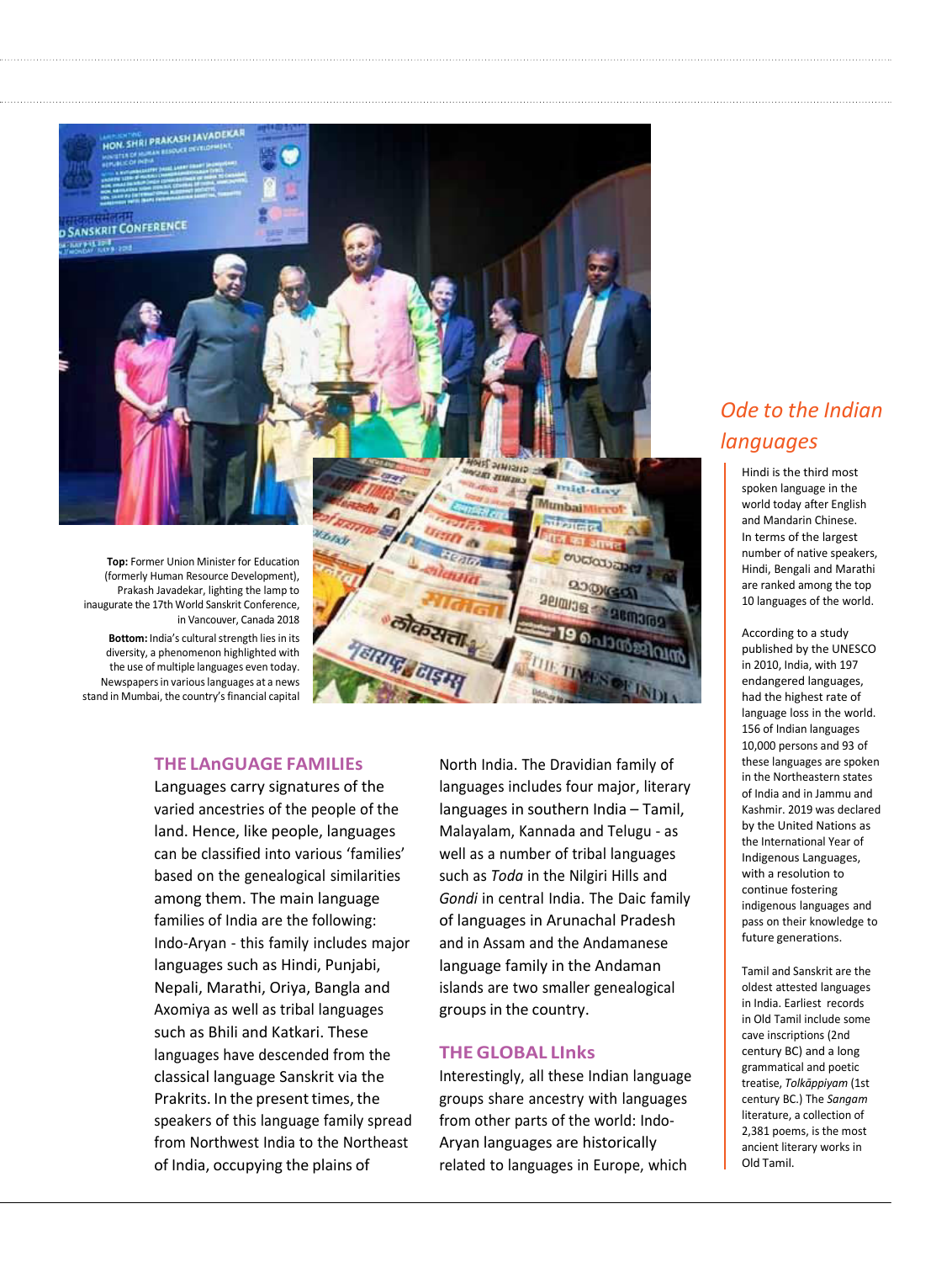#### **CULTURE AND LIFESTYLE**

## *Did you know?*

In India, the study of language goes back to the 4th Century BC. The first historical figure to ever study language was Sanskrit scholar Panini

Tamil is recognised as the oldest living language in the world

The earliest example of Sanskrit can be found in the 2nd Century BC. were derived from Latin and Greek. Thus, Bangla, Hindi, Persian, English, German and Dutch are all distant cousins. The Munda or Austro-Asiatic languages are genetically related to languages in Vietnam and Cambodia, while the Tibeto-Burman languages are relations of languages spoken in Nepal, Myanmar, Bhutan and China. The Munda group of the Austro-Asiatic languages includes Santali, Mundari, Ho and a few other tribal languages spoken in central India. The Tibeto-Burman family of languages is represented by languages such as Manipuri, Bodo and almost a hundred other tribal languages spoken in Northeast India. Speakers of the different language families are said to have arrived in the Indian subcontinent at different times in history; the ancestors of the speakers of the Great Andamanese language belonged,

perhaps, to the first migration of humans out of Africa into South and South-East Asia.

## **THE WRITTEN WORD**

Language in India has a complex relation with writing. Not all Indian languages are written, though they have a rich oral tradition. The development of writing is associated mainly with commercial recordkeeping rather than any religious or social activity. Scripts used in the present day for writing all Indian languages are predominantly derived from the Brahmi script. Devanagari or Nagari, its modern derivative, is used to write Hindi, Marathi, Konkani and Sanskrit. The recitation of Devanagari system follows a phonetic order in which vowels precede the consonants. Symbols of the writing system are ordered such that sounds produced



Prof Malhar Kulkarni with Prof Ramsubramanian at the Sanskrit cell of IIT Mumbai. Premier institutions for engineering and scientific studies, including IITs, have a Sanskrit cell to help study ancient Indian literature